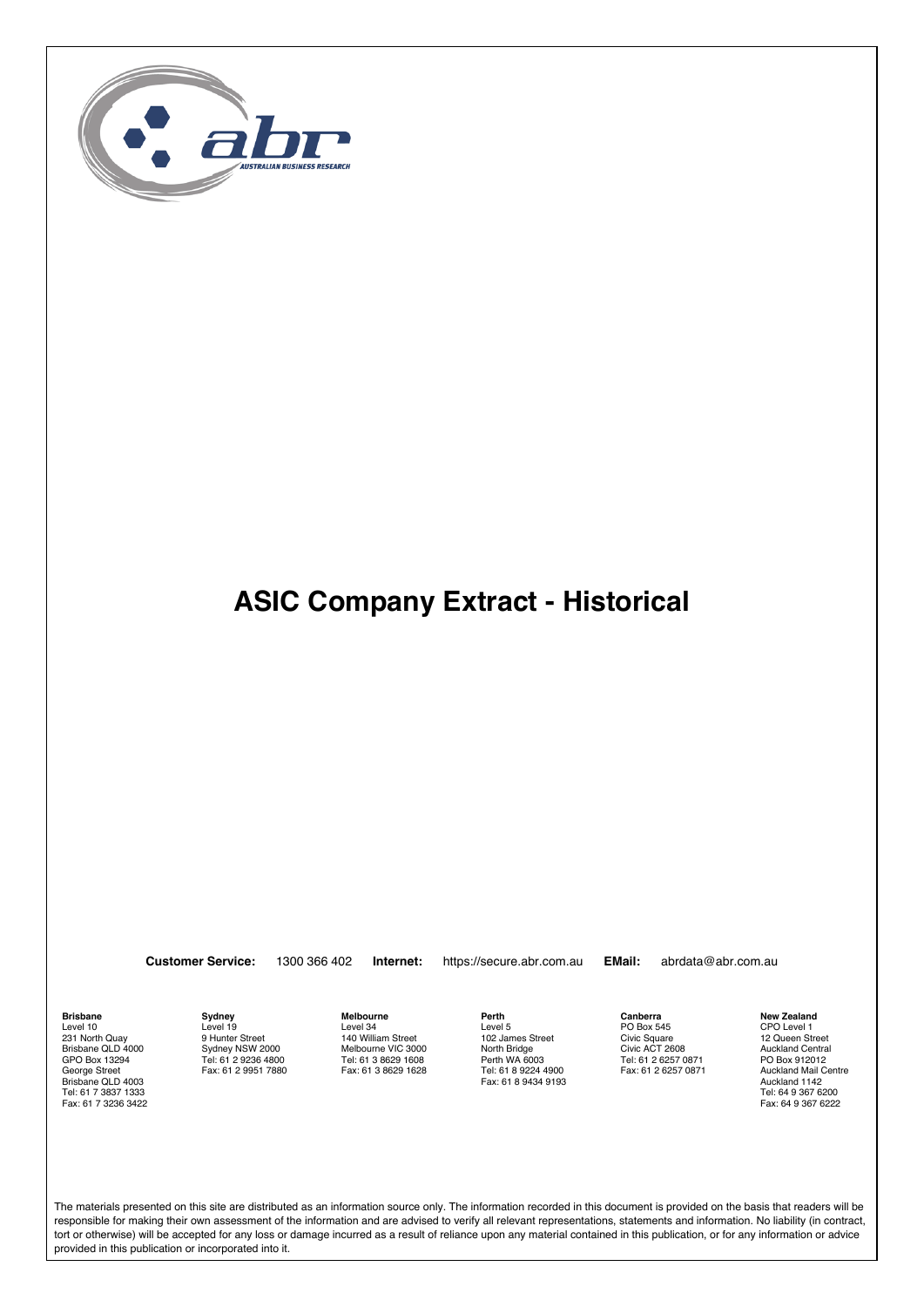# **Table of Contents**

| SITEHOST PTY. LIMITED <b>And Limited SITEHOST PTY.</b> LIMITED                                                                                                                                                                 |  |
|--------------------------------------------------------------------------------------------------------------------------------------------------------------------------------------------------------------------------------|--|
|                                                                                                                                                                                                                                |  |
| Company Address experiences and the contract of the contract of the contract of the contract of the contract of the contract of the contract of the contract of the contract of the contract of the contract of the contract o |  |
| <b>Company Office Holders Company Office Holders Company Office Holders</b>                                                                                                                                                    |  |
| Share Structure - Issued and Paid Capital Material Accounts and Accounts and Accounts and Accounts and Accounts and Accounts and Accounts and Accounts and Accounts and Accounts and Accounts and Accounts and Accounts and Ac |  |
|                                                                                                                                                                                                                                |  |
| <b>Company Document Listing the company of the Listing Company Document Listing Company Company of the Company of T</b>                                                                                                        |  |
| Financial Report Details and a contract of the contract of the contract of the B                                                                                                                                               |  |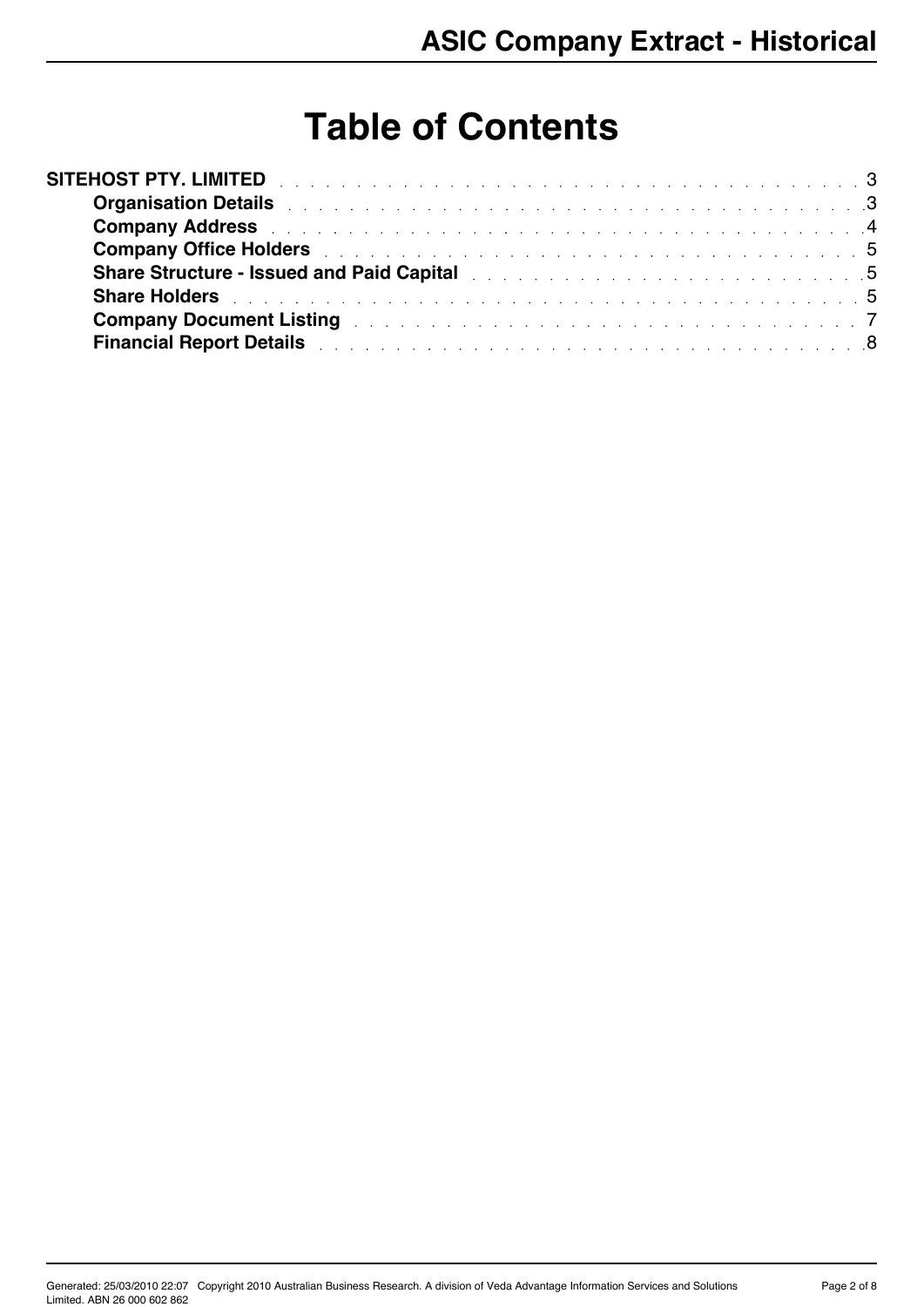## **SITEHOST PTY. LIMITED**

Section 1274B This extract has been prepared by the Australian Securities & Investments Commission from information it obtained, by using a data processor, from the national database. If you believe that this extract contains any error or omission please advise the A.S.I.C. promptly. The Information Division of the Australian Securities & Investments Commission is certified under the Australian Quality Standard AS 3901 (International Standard ISO 9001).

\*Extracted from ASIC's database at 22:07:16 on 25/03/2010

#### **Organisation Details**

<span id="page-2-0"></span>

| <b>Organisation Name:</b>           | SITEHOST PTY. LIMITED                  |
|-------------------------------------|----------------------------------------|
| <b>Australian Company Number:</b>   | 062312743                              |
| <b>State of Incorporation:</b>      | <b>New South Wales</b>                 |
| <b>Registration Date:</b>           | 18/11/1993                             |
| <b>Organisation Number Heading:</b> | <b>ACN (Australian Company Number)</b> |
| <b>Australian Business Number:</b>  | 28062312743                            |
| <b>Review Date:</b>                 | 18/11/2010                             |
| Details Type (current/ceased):      | Current                                |
| <b>Details Start Date:</b>          | 25/11/1997                             |
| <b>Organisation Name:</b>           | SITEHOST PTY. LIMITED                  |
| <b>Name Start Date:</b>             | 18/11/1993                             |
| <b>Organisation Status:</b>         | Registered                             |
| <b>Organisation Type:</b>           | <b>Australian Proprietary Company</b>  |
| <b>Organisation Class:</b>          | <b>Limited By Shares</b>               |
| <b>Organisation Sub-Class:</b>      | <b>Proprietary Company</b>             |
| <b>Disclosing Entity Flag:</b>      | N                                      |
| Details Type (current/ceased):      | Ceased/Former                          |
| <b>Details Start Date:</b>          | 05/11/1997                             |
| <b>Organisation Name:</b>           | SITEHOST PTY. LIMITED                  |
| <b>Name Start Date:</b>             | 18/11/1993                             |
| <b>Organisation Status:</b>         | <b>Strike-Off Action In Progress</b>   |
| <b>Organisation Type:</b>           | Australian Proprietary Company         |
| <b>Organisation Class:</b>          | <b>Limited By Shares</b>               |
| <b>Organisation Sub-Class:</b>      | <b>Proprietary Company</b>             |
| <b>Disclosing Entity Flag:</b>      | N                                      |
| Details Type (current/ceased):      | Ceased/Former                          |
| <b>Details Start Date:</b>          | 28/08/1996                             |
| <b>Organisation Name:</b>           | SITEHOST PTY. LIMITED                  |
| <b>Name Start Date:</b>             | 18/11/1993                             |
| <b>Organisation Status:</b>         | Registered                             |
| <b>Organisation Type:</b>           | Australian Proprietary Company         |
| <b>Organisation Class:</b>          | <b>Limited By Shares</b>               |
| <b>Organisation Sub-Class:</b>      | Proprietary Company                    |
| <b>Disclosing Entity Flag:</b>      | N                                      |
| Details Type (current/ceased):      | Ceased/Former                          |
| <b>Details Start Date:</b>          | 16/04/1996                             |
| <b>Organisation Name:</b>           | SITEHOST PTY. LIMITED                  |
| <b>Name Start Date:</b>             | 18/11/1993                             |
| <b>Organisation Status:</b>         | Strike-Off Action In Progress          |
| <b>Organisation Type:</b>           | <b>Australian Proprietary Company</b>  |
| <b>Organisation Class:</b>          | <b>Limited By Shares</b>               |
| <b>Organisation Sub-Class:</b>      | <b>Proprietary Company</b>             |
| <b>Disclosing Entity Flag:</b>      | N                                      |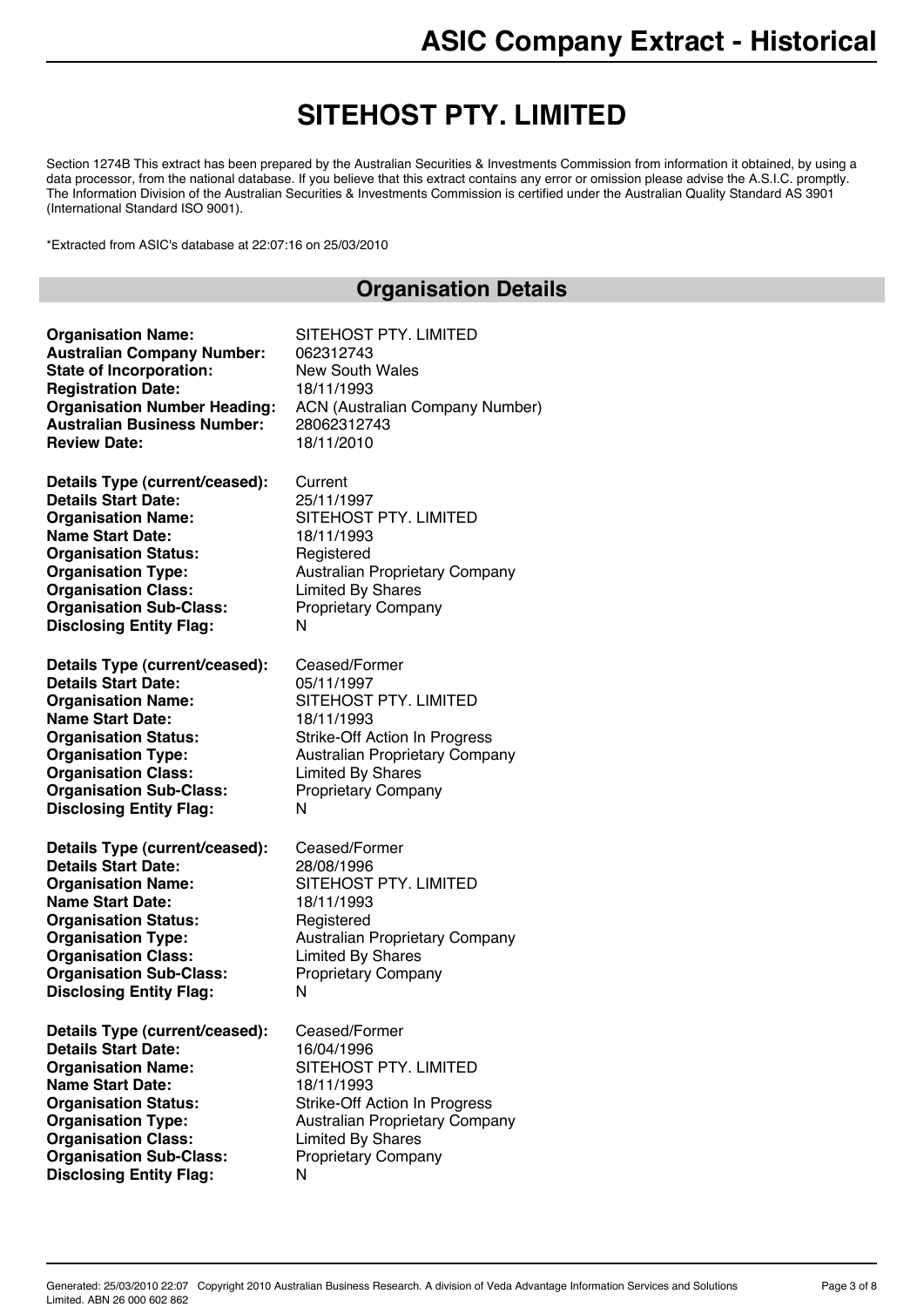**Document Number:** 005169328 **Details Type (current/ceased):** Ceased/Former **Details Start Date:** 18/11/1993 **Organisation Name:** SITEHOST PTY. LIMITED **Name Start Date:** 18/11/1993 **Organisation Status:** Registered **Organisation Type:** Australian Proprietary Company<br> **Organisation Class:** Limited By Shares **Organisation Class:** Limited By Shares<br> **Organisation Sub-Class:** Proprietary Company **Organisation Sub-Class:** Proprietary Proprietary Proprietary Proprietary Proprietary Proprietary Proprietary Pro<br>Notation Company Proprietary Proprietary Proprietary Proprietary Proprietary Proprietary Proprietary Proprie **Disclosing Entity Flag:** 

#### **Company Address**

<span id="page-3-0"></span>

| <b>Document Number:</b>                                                                                                  | 004861683                                                                                                                                      |
|--------------------------------------------------------------------------------------------------------------------------|------------------------------------------------------------------------------------------------------------------------------------------------|
| <b>Details Type:</b>                                                                                                     | Ceased/Former                                                                                                                                  |
| <b>Address Type:</b>                                                                                                     | <b>Registered Office</b>                                                                                                                       |
| <b>Address Start Date:</b>                                                                                               | 08/12/1993                                                                                                                                     |
| <b>Address:</b>                                                                                                          | LEVEL 1 18-22 PATRICK STREET BLACKTOWN NSW 2148                                                                                                |
| <b>Document Number:</b>                                                                                                  | 005169328                                                                                                                                      |
| <b>Details Type:</b>                                                                                                     | Ceased/Former                                                                                                                                  |
| <b>Address Type:</b>                                                                                                     | <b>Registered Office</b>                                                                                                                       |
| <b>Address Start Date:</b>                                                                                               | 18/11/1993                                                                                                                                     |
| Address:                                                                                                                 | UNIT 4 4 GLADSTONE ROAD CASTLE HILL NSW 2154                                                                                                   |
| <b>Document Number:</b>                                                                                                  | 011405803                                                                                                                                      |
| <b>Document Number Qualifier:</b>                                                                                        | (AR 1995)                                                                                                                                      |
| <b>Details Type:</b>                                                                                                     | Ceased/Former                                                                                                                                  |
| <b>Address Type:</b>                                                                                                     | <b>Registered Office</b>                                                                                                                       |
| <b>Address Start Date:</b>                                                                                               | 04/09/1996                                                                                                                                     |
| Address:                                                                                                                 | 9 CAMPBELL STREET BLACKTOWN NSW 2148                                                                                                           |
| <b>Document Number:</b><br><b>Details Type:</b><br><b>Address Type:</b><br><b>Address Start Date:</b><br><b>Address:</b> | 011523977<br>Current<br><b>Registered Office</b><br>01/10/1996<br>C/- LOW DOHERTY AND STRATFORD 9 CAMPBELL STREET BLACKTOWN<br><b>NSW 2148</b> |
| <b>Document Number:</b>                                                                                                  | 011479100                                                                                                                                      |
| <b>Document Number Qualifier:</b>                                                                                        | (AR 1994)                                                                                                                                      |
| <b>Details Type:</b>                                                                                                     | Ceased/Former                                                                                                                                  |
| <b>Address Type:</b>                                                                                                     | <b>Principal Place of Business</b>                                                                                                             |
| <b>Address Start Date:</b>                                                                                               | 25/07/1996                                                                                                                                     |
| <b>Address:</b>                                                                                                          | 233 VICTORIA SQUARE ADELAIDE SA 5000                                                                                                           |
| <b>Document Number:</b>                                                                                                  | 0E2809283                                                                                                                                      |
| <b>Document Number Qualifier:</b>                                                                                        | (AR 1998)                                                                                                                                      |
| <b>Details Type:</b>                                                                                                     | Current                                                                                                                                        |
| <b>Address Type:</b>                                                                                                     | <b>Principal Place of Business</b>                                                                                                             |
| <b>Address Start Date:</b>                                                                                               | 16/01/1999                                                                                                                                     |
| Address:                                                                                                                 | 233 VICTORIA SQUARE ADELAIDE SA 5000                                                                                                           |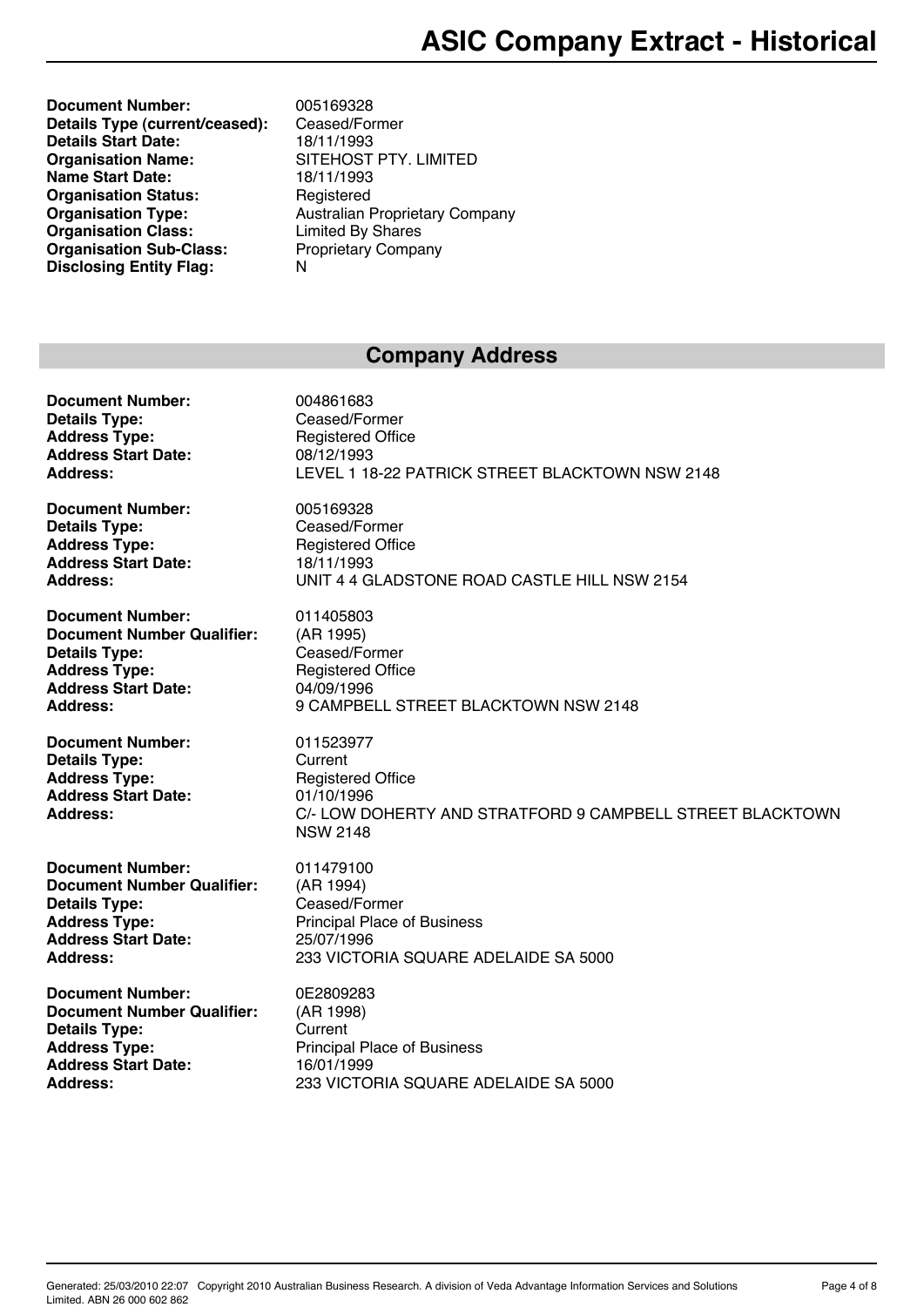## **Company Office Holders**

| Document  | Qual. | <b>Type</b>             | Role                         | Appointed Ceased |                               | <b>Name</b>                                        | <b>Born</b>                                                    | <b>ACN</b> Address                                                                |
|-----------|-------|-------------------------|------------------------------|------------------|-------------------------------|----------------------------------------------------|----------------------------------------------------------------|-----------------------------------------------------------------------------------|
| 014605897 |       | Current                 | Appointed Auditor 27/05/1994 |                  |                               | <b>ARTHUR</b><br><b>ANDERSEN</b>                   |                                                                | 63 PIRIE STREET<br>ADELAIDE SA 5000                                               |
| 005709481 |       | Current                 | <b>Director</b>              | 27/05/1994       |                               | <b>DOHERTY</b><br><b>GARY</b><br><b>PATRICK</b>    | 26/02/1950<br><b>SYDNEY</b><br><b>NSW</b>                      | <b>6 VINEYS LANE</b><br>DURAL NSW 2158                                            |
| 011908173 |       | Current                 | <b>Director</b>              | 14/10/1996       |                               | <b>KIOSOGLOUS</b><br><b>JOHN</b><br><b>ANTOINE</b> | 14/02/1938<br><b>PORT PIRIE</b><br><b>SA</b>                   | 554 PORTRUSH<br><b>ROAD GLEN</b><br>OSMOND SA 5064                                |
| 026168610 |       | Current                 | <b>Director</b>              | 27/05/1994       |                               | <b>MURRAY</b><br><b>SEAN</b>                       | 17/01/1963<br><b>OTTAWA</b><br><b>ONTARIO</b><br><b>CANADA</b> | 680 MAOR AVE<br><b>OTTAWA AVE</b><br><b>ONTARI CANADA</b>                         |
| 026168610 |       | Current                 | <b>Director</b>              | 23/11/1993       |                               | <b>TAIB</b><br><b>JAMILAH</b><br><b>HAMIDAH</b>    | 19/09/1960<br><b>ADELAIDE</b><br>SA                            | 680 MANOR AVE<br><b>OTTAWA</b><br><b>ONTARIO K</b><br>CANADA                      |
| 005685886 |       | Ceased/Former Director  |                              |                  | 23/11/1993 18/03/1998 TING    | <b>SIE</b><br><b>PING</b>                          | 05/10/1968<br><b>SARAWAK</b><br><b>MALAYSIA</b>                | 53 DOUGLAS<br>ROAD<br><b>BLACKTOWN NSW</b><br>2148                                |
| 005675835 |       | Ceased/Former Director  |                              |                  | 23/11/1993 18/03/1998 TING    | <b>SIE</b><br><b>CHUONG</b>                        | 13/05/1970<br><b>SARAWAK</b><br>MALAYSIA                       | 53 QUAKERS<br><b>ROAD MARAYONG</b><br><b>NSW 2148</b>                             |
| 013873430 |       | Ceased/Former Director  |                              |                  | 18/03/1998 18/03/1998 DOHERTY | <b>GARY</b>                                        | 26/02/1950<br><b>SYDNEY</b><br><b>NSW</b>                      | <b>6 VINEYS LANE</b><br><b>DURAL NSW 2158</b>                                     |
| 005685886 |       | Ceased/Former Director  |                              |                  | 23/11/1993 27/05/1994 LOPEZ   | <b>ARTHUR</b>                                      | 11/09/1946<br><b>SELANGOR</b><br><b>MALAYSIA</b>               | <b>FUALAN TEBKAL</b><br><b>OKAY HEIGHTS</b><br>68000 SELANGOR<br><b>IMALAYSIA</b> |
| 005226130 |       | Ceased/Former Director  |                              |                  | 18/11/1993 23/11/1993 COLE    | <b>GEOFFREY</b><br><b>ARTHUR</b>                   | 04/01/1947<br><b>SYDNEY</b><br><b>NSW</b>                      | 176 RIVER ROAD<br><b>EMU PLAINS NSW</b><br>2750                                   |
| 005226130 |       | Ceased/Former Director  |                              |                  | 18/11/1993 23/11/1993 COLE    | <b>BARBARA</b><br>JOY                              | 11/01/1951<br>CAMPERDODWN                                      | 176 RIVER ROAD<br><b>EMU PLAINS NSW</b><br>2750                                   |
| 013873430 |       | Current                 | Secretary                    | 18/03/1998       |                               | <b>DOHERTY</b><br><b>GARY</b><br><b>PATRICK</b>    | 26/02/1950<br><b>SYDNEY</b><br><b>NSW</b>                      | <b>6 VINEYS LANE</b><br>DURAL NSW 2158                                            |
| 005685886 |       | Ceased/Former Secretary |                              |                  | 23/11/1993 18/03/1998 TING    | <b>SIE</b><br><b>PING</b>                          | 05/10/1968<br><b>SARAWAK</b><br>MALAYSIA                       | 53 DOUGLAS<br><b>ROAD</b><br><b>BLACKTOWN NSW</b><br>2148                         |
| 005224914 |       | Ceased/Former Secretary |                              |                  | 18/11/1993 23/11/1993 COLE    | <b>GEOFFREY</b><br><b>ARTHUR</b>                   | 04/01/1947<br><b>SYDNEY</b><br><b>NSW</b>                      | 176 RIVER ROAD<br><b>EMU PLAINS NSW</b><br>2750                                   |

#### **Share Structure - Issued and Paid Capital**

| Document  | Qual. Type |                 | Code Title |                            | <b>Issued</b> | Nom. Face | Value Value | <b>Paid</b>      |  | ∣Prem | Unpaid   Total   Share   Entitled   Avg | Exc. |
|-----------|------------|-----------------|------------|----------------------------|---------------|-----------|-------------|------------------|--|-------|-----------------------------------------|------|
| OE1542769 | 1996)      | (AR Current ORD |            | IORDINARY SHARES 110000001 |               |           |             | 1\$10,000,001.00 |  |       |                                         |      |

#### **Share Holders**

<span id="page-4-0"></span>

| <b>Document</b> | ' Qual.      | Type    | <b>Class Held</b> |           | <b>Owned Paid Name</b> |                             | <b>ACN Address</b>                                                 | Joint<br>Indicator |  |
|-----------------|--------------|---------|-------------------|-----------|------------------------|-----------------------------|--------------------------------------------------------------------|--------------------|--|
| 011479100       | (AR<br>1994) | Current | <b>ORD</b>        | 1900000 Y |                        | <b>TAIB</b><br><b>LEJLA</b> | 936 JALAN<br><b>BAKO 93050</b><br><b>KUCHING</b><br><b>SARAWAK</b> | ١N                 |  |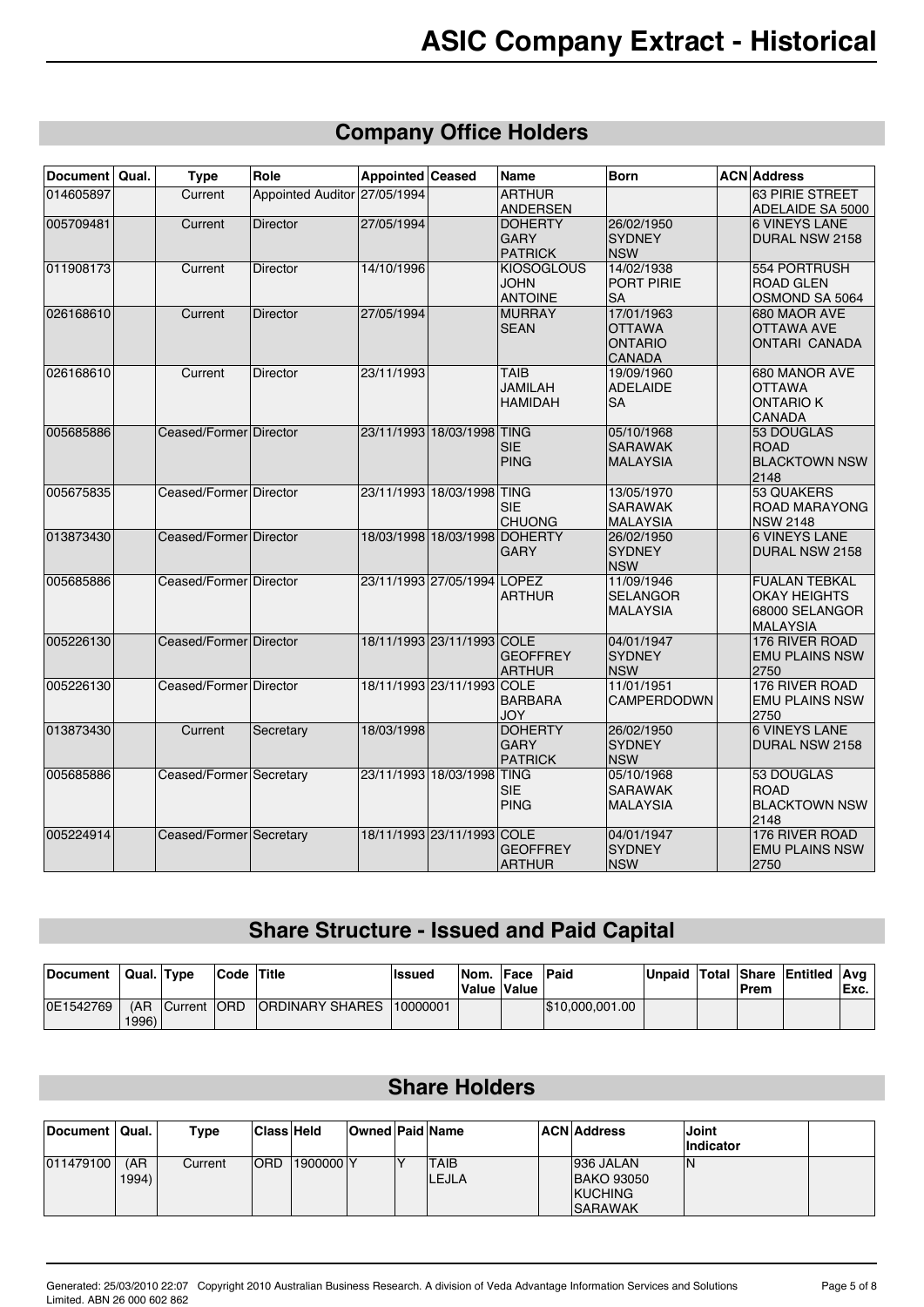| Document   Qual. |               | <b>Type</b>                       | Class Held |           | <b>Owned Paid Name</b> |   |                                                            | <b>ACN</b> Address                                                                                                           | Joint<br>Indicator |  |
|------------------|---------------|-----------------------------------|------------|-----------|------------------------|---|------------------------------------------------------------|------------------------------------------------------------------------------------------------------------------------------|--------------------|--|
| 011479100        | (AR)<br>1994) | Current                           | <b>ORD</b> | 1900000 Y |                        | Y | <b>TAIB</b><br><b>SULAIMAN</b><br><b>ABDUL</b>             | 936 JALAN<br><b>BAKO 93050</b><br><b>KUCHING</b><br><b>SARAWAK</b>                                                           | N                  |  |
| 5E08800921       | (AR)<br>2002) | Current                           | <b>ORD</b> | 1900000 Y |                        | Y | <b>TAIB</b><br><b>JAMILAH</b><br><b>HAMIDAH</b>            | 72 BUENA VISTA N<br><b>RD OTTAWA</b><br><b>ONTAR CANADA</b>                                                                  |                    |  |
| 020925615        |               | Current                           | <b>ORD</b> | 500001    | IY.                    | Y | <b>ASTAR</b><br><b>PROPERTIES</b><br><b>LIMITED</b>        | ST PETER POER N<br><b>GUERNSEY GYT</b><br><b>4BT CHANNEL</b><br><b>ISLANDS</b><br><b>UNITED</b><br>KINGDOM                   |                    |  |
| 5E0880092        | (AR)<br>2002) | Current                           | ORD        | 1900000 Y |                        | Y | <b>TAIB</b><br><b>HANIFAH</b><br><b>HAJAR</b>              | 936 JALAN<br><b>BAKO 93050</b><br>KUCHING<br><b>SARAWAK</b>                                                                  | N                  |  |
| 026168610        |               | Current                           | <b>ORD</b> | 1900000 Y |                        | Y | <b>TAIB</b><br><b>MAHMUD</b><br><b>ABU</b><br><b>BEKIR</b> | 10-05<br><b>BALMORAL</b><br><b>APARTMENTS</b><br><b>BLOCK 16</b><br><b>BALMO RAL RD</b><br><b>SINGAPORE</b><br>1025 MALAYSIA | N                  |  |
| 011479100        | (AR<br>1994)  | Ceased/Former ORD                 |            | 250000    | Y                      | Y | <b>TING</b><br><b>SIE</b><br><b>CHUONG</b>                 | 53 QUAKERS<br><b>ROAD</b><br>MARAYONG<br><b>NSW 2148</b>                                                                     | N                  |  |
| 011405803        | (AR)<br>1995) | Ceased/Former ORD                 |            | 150000    | $\overline{Y}$         | Y | <b>TING</b><br><b>SIE</b><br><b>HUONG</b>                  | 53 QUAKERS<br><b>ROAD</b><br>MARAYONG<br>NSW 2148                                                                            | IN.                |  |
| OE2809283        | (AR)<br>1998) | Ceased/Former ORD                 |            | 100000    | lY.                    | Y | <b>TING</b><br><b>SIE</b><br><b>PING</b>                   | 53 DOUGLAS<br><b>ROAD</b><br><b>BLACKTOWN</b><br><b>NSW 2148</b>                                                             | N                  |  |
| 5E0880092        | (AR)<br>2002) | Ceased/Former ORD                 |            | 11.       | Y                      | Y | <b>SIE</b><br><b>CHUONG</b>                                | 53 QUAKERS<br><b>ROAD</b><br><b>MARAYONG</b><br>NSW 2148                                                                     | Y                  |  |
| 5E0880092        | (AR)<br>2002) | Ceased/Former ORD                 |            | 11.       | Y                      | Y | <b>SIE</b><br>PING                                         | 53 QUAKERS<br><b>ROAD</b><br>MARAYONG<br>NSW 2148                                                                            | $\overline{Y}$     |  |
|                  | 2001)         | 5E0682449 (AR Ceased/Former ORD 1 |            |           | lY.                    |   | TING<br><b>SIE</b><br><b>CHUONG</b>                        | 53 QUAKERS<br><b>ROAD</b><br>MARAYONG<br><b>NSW 2148</b>                                                                     |                    |  |
| 5E0682449        | (AR<br>2001)  | Ceased/Former ORD                 |            | 11.       | Y                      | Y | <b>TING</b><br>SIE<br><b>PING</b>                          | 53 QUAKERS<br>ROAD<br><b>MARAYONG</b><br><b>INSW 2148</b>                                                                    | Y                  |  |
| 5E0567670        | (AR)<br>2000) | Ceased/Former ORD 1               |            |           | Y                      | Y | <b>PING</b><br><b>SIE</b>                                  | 53 QUAKERS<br><b>ROAD</b><br>MARAYONG<br><b>NSW 2148</b>                                                                     | N                  |  |
| OE4043829        | (AR)<br>1999) | Ceased/Former ORD                 |            | $\vert$ 1 | Y                      | Y | <b>CHUONG</b><br><b>SIE</b>                                | 53 QUAKERS<br><b>ROAD</b><br>MARAYONG<br><b>NSW 2148</b>                                                                     | Y                  |  |
| OE4043829        | (AR)<br>1999) | Ceased/Former ORD                 |            | $\vert$ 1 | Y                      | Y | <b>SIE</b><br>PING                                         | 53 QUAKERS<br><b>ROAD</b><br>MARAYONG<br><b>NSW 2148</b>                                                                     | Y                  |  |
| OE1740656        | (AR)<br>1997) | Ceased/Former ORD                 |            | $\vert$ 1 | Y                      | Y | <b>TING</b><br><b>SIE</b><br><b>CHUONG</b>                 | 53 QUAKERS<br><b>ROAD</b><br>MARAYONG<br><b>NSW 2148</b>                                                                     | Y                  |  |
| 0E1740656        | (AR)<br>1997) | Ceased/Former ORD                 |            | 11        | Y                      | Y | <b>TING</b><br><b>SIE</b><br><b>PING</b>                   | 53 QUAKERS<br>ROAD<br>MARAYONG<br>NSW 2148                                                                                   | $\overline{Y}$     |  |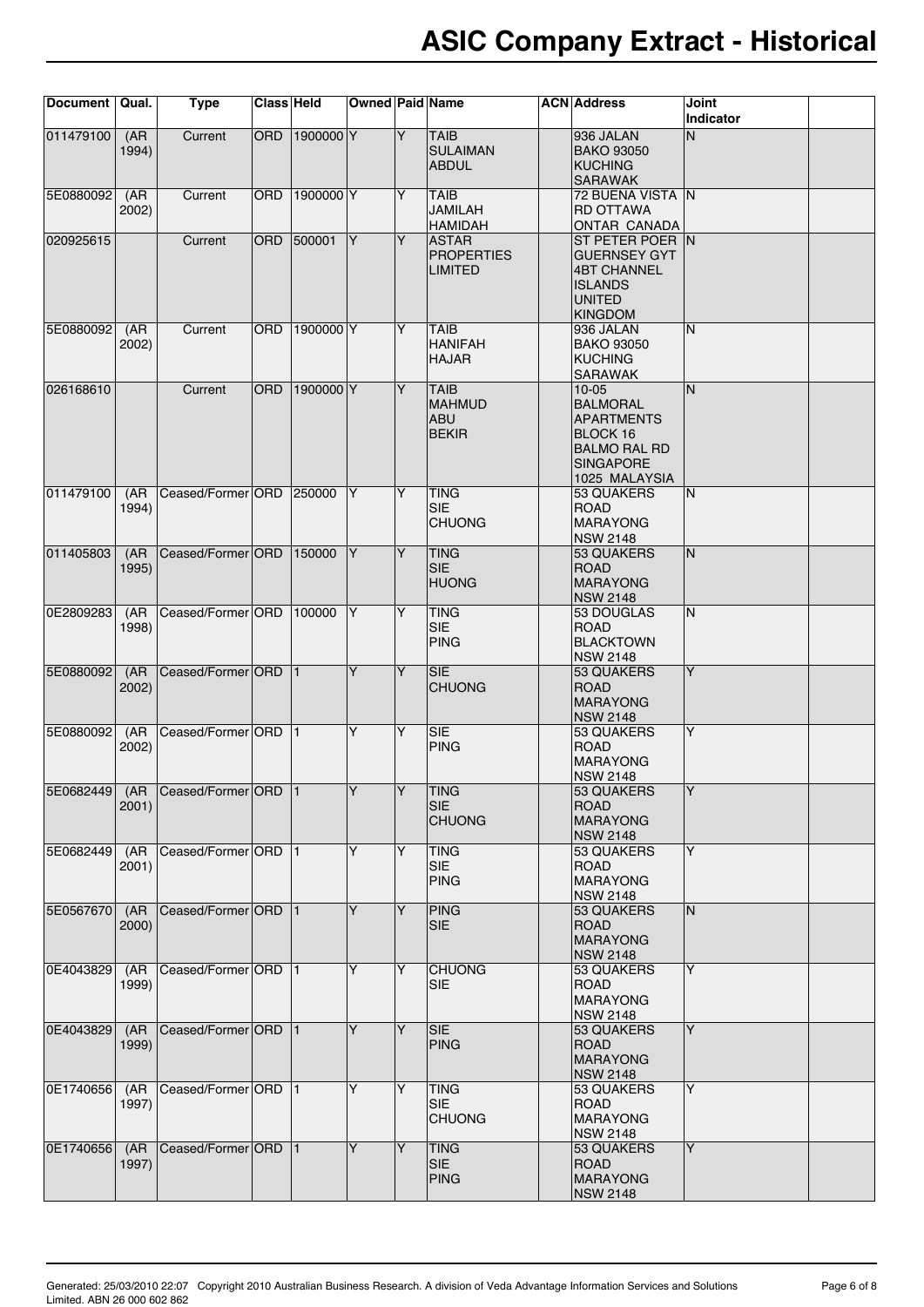| Document  | Qual.         | <b>Type</b>       | Class Held |           | <b>Owned Paid Name</b> |   |                                                 | <b>ACN</b> Address                                                 | <b>Joint</b><br><b>Indicator</b> |  |
|-----------|---------------|-------------------|------------|-----------|------------------------|---|-------------------------------------------------|--------------------------------------------------------------------|----------------------------------|--|
| OE2809283 | (AR)<br>1998) | Ceased/Former ORD |            | 1900000 Y |                        | Y | <b>TAIB</b><br><b>JAMILAH</b>                   | <b>72 BUENA VISTA</b><br><b>IRD OTTAWA</b><br><b>CANADA</b>        | IN.                              |  |
| 011479100 | (AR)<br>1994) | Ceased/Former ORD |            | 1900000 Y |                        | Y | <b>TAIB</b><br><b>JAMILAH</b><br><b>HAMIDAH</b> | 936 JALAN<br>BAKO 93050<br><b>KUCHING</b><br><b>SARAWAK</b>        | N                                |  |
| OE1542769 | (AR)<br>1996) | Ceased/Former ORD |            |           | Υ                      | Υ | <b>TING</b><br><b>SIE</b><br><b>ICHUONG</b>     | 53 QUAKERS<br><b>ROAD</b><br><b>IMARAYONG</b><br><b>NSW 2148</b>   | Υ                                |  |
| OE1542769 | (AR)<br>1996) | Ceased/Former ORD |            |           | Υ                      | Υ | <b>TING</b><br><b>SIE</b><br><b>PING</b>        | 153 QUAKERS<br><b>IROAD</b><br><b>MARAYONG</b><br><b>INSW 2148</b> | Y                                |  |
| 011479100 | (AR<br>1994)  | Ceased/Former ORD |            |           | Υ                      | Υ | <b>TING</b><br><b>SIE</b><br><b>PING</b>        | 53 QUAKERS<br><b>ROAD</b><br><b>MARAYONG</b><br><b>INSW 2148</b>   | Y                                |  |
| 011479100 | (AR)<br>1994) | Ceased/Former ORD |            |           | Y                      | Y | <b>TING</b><br><b>SIE</b><br><b>CHUONG</b>      | 53 QUAKERS<br><b>ROAD</b><br><b>IMARAYONG</b><br><b>INSW 2148</b>  | Y                                |  |

## **Company Document Listing**

<span id="page-6-0"></span>

| <b>Document</b>      | Received   | <b>Type</b>   | Processed    | Pages<br>(If Imaged) | <b>Effective</b> | Annual<br>Return | <b>Description</b>                                                                                                |  |
|----------------------|------------|---------------|--------------|----------------------|------------------|------------------|-------------------------------------------------------------------------------------------------------------------|--|
| 026168610 14/01/2010 |            | 484           | 15/01/2010   |                      | 15/01/2010       |                  | 484 Change to Company Details<br>484A1 Change Officeholder Name or Address<br>484A2 Change Member Name or Address |  |
| 025489980            | 18/05/2009 | 388           | 25/05/2009   | 32                   | 31/12/2007       | (FR 2007)        | 388H Financial Report Financial Report - Large<br>Proprietary<br>Company That Is Not a Disclosing Entity          |  |
| 020925615            | 29/12/2004 | 484           | 06/01/2005   | 14                   | 06/01/2005       |                  | 484N Change to Company Details Changes to<br>(Members) Share<br>Holdings                                          |  |
| 5E0880092            | 27/08/2002 | 316           | 09/09/2002   | 4                    | 26/08/2002       | (AR 2002)        | 316L Annual Return Annual Return - Proprietary<br>Company                                                         |  |
| 5E0682449            | 02/10/2001 | 316           | 12/10/2001   | 4                    | 01/10/2001       | (AR 2001)        | 316L Annual Return Annual Return - Proprietary<br>Company                                                         |  |
| 5E0567670            | 02/02/2001 | 316           | 28/02/2001   | 4                    | 05/01/2001       | (AR 2000)        | 316L Annual Return Annual Return - Proprietary<br>Company                                                         |  |
| 014605897            | 05/05/2000 | 388           | 16/05/2000   | $ 22\rangle$         | 31/12/1998       | (FR 1998)        | 388H Financial Report Financial Report - Large<br>Proprietary<br>Company That Is Not a Disclosing Entity          |  |
| 0E4043829            | 18/01/2000 | 316           | 21/02/2000   | 4                    | 18/01/2000       | (AR 1999)        | 316L Annual Return Annual Return - Proprietary<br>Company                                                         |  |
| 0E3086404 21/04/1999 |            | 902           | 21/04/1999   | $\mathbf{1}$         | 17/02/1999       |                  | 902 Supplementary Document<br>Alters 0E2 809 283                                                                  |  |
| 015317026            | 19/03/1999 | 371           | 22/03/1999   | $ 20\rangle$         | 31/12/1997       |                  | 371A ANNUAL ACCOUNTS - LARGE<br><b>PROPRIETARY COMPANY</b>                                                        |  |
| OE2809283            | 22/01/1999 | 316           | 21/04/1999   | 4                    | 16/01/1999       | (AR 1998)        | 316L ANNUAL RETURN - PROPRIETARY<br><b>COMPANY</b><br>Altered by 0E3 086 404                                      |  |
| 013873430 20/03/1998 |            | 304           | 31/03/1998 2 |                      | 18/03/1998       |                  | 304A NOTIFICATION OF CHANGE TO<br><b>OFFICEHOLDERS OF AUSTRALIAN</b><br><b>COMPANY</b>                            |  |
| OE1740656            | 19/01/1998 | 316           | 10/03/1998   | 15                   | 31/12/1997       | (AR 1997)        | 316L ANNUAL RETURN - PROPRIETARY<br><b>COMPANY</b>                                                                |  |
| OE1542769            | 25/11/1997 | 316           | 09/12/1997   | $\overline{5}$       | 24/11/1997       | (AR 1996)        | 316L ANNUAL RETURN - PROPRIETARY<br><b>COMPANY</b>                                                                |  |
| 013382892            | 25/11/1997 | 371           | 03/12/1997   | 16                   | 31/12/1996       |                  | 371A ANNUAL ACCOUNTS - LARGE<br>PROPRIETARY COMPANY                                                               |  |
| 011363695            | 07/11/1996 | $ 902\rangle$ | 08/11/1996   |                      | 07/11/1996       |                  | 902 SUPPLEMENTARY DOCUMENT<br>Alters 011 908 173                                                                  |  |